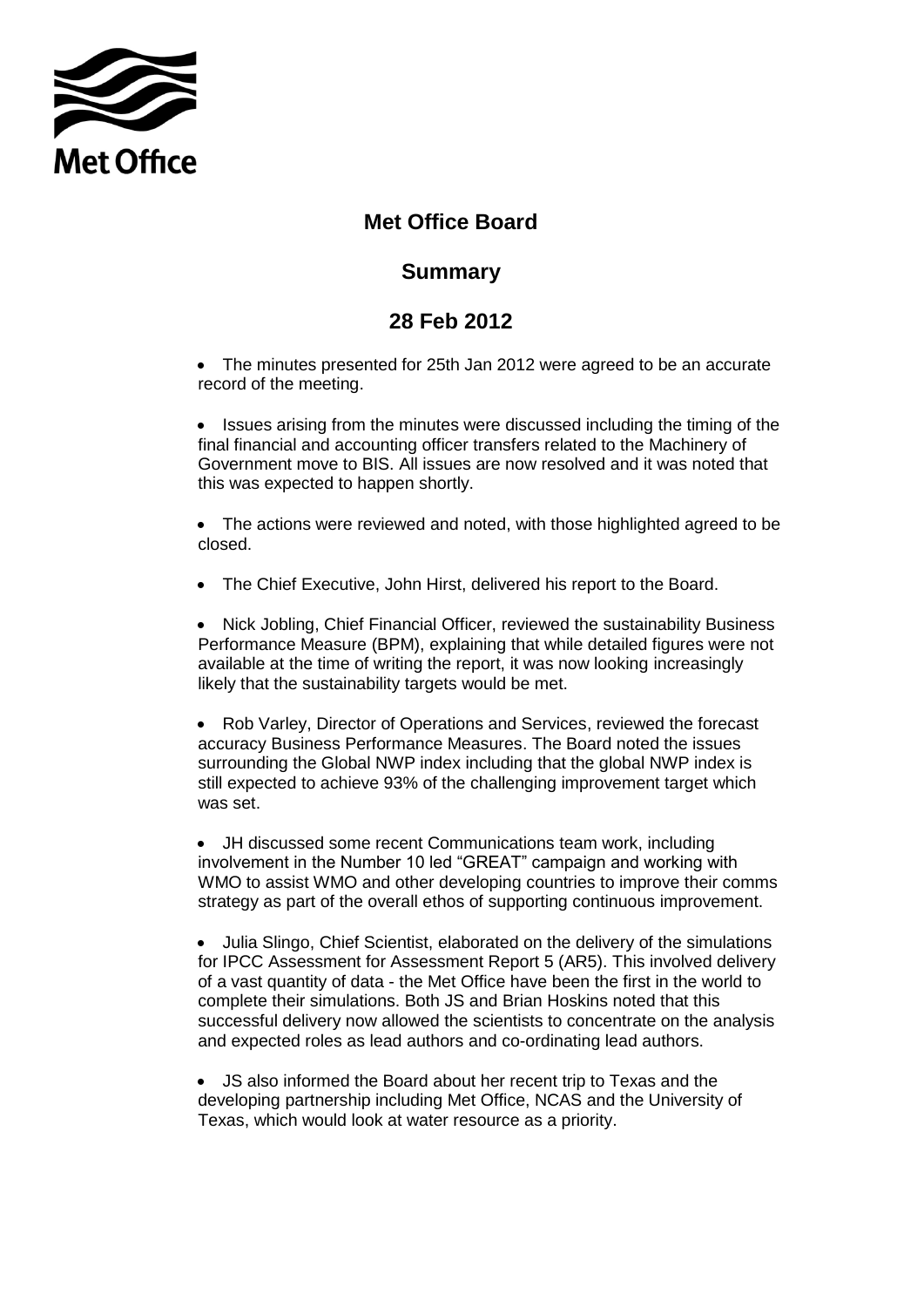

 JS informed the Board that the Met Office Academic Partnership was going from strength to strength and delivering benefits to all involved.

 JH drew the Boards attention to the annex containing the recommendations of the recently published Science and Technology Select Committee report. JH noted that all the original objectives had been achieved thanks to the hard work of the whole team.

 JH updated the Board on work with the Public Data Group and the Data Strategy Board. This included a summary of the PDG Board meetings, identifying some areas of collaboration and best practice sharing.

 JH informed the Board that the Environmental Science to Service Partnership remained one of the most promising workstreams and that PwC were assisting in the business case as part of the pilot currently running.

 JH shared the supportive letter from Tim Kelsey, received following his recent visit and noted that the conversation had involved concept of helping create and develop markets.

• The Board noted the ongoing programme of Forecaster Visits and JH offered the opportunity for Non-Exec directors to participate in similar visits if they wished.

• The Board heard that the recent visit of AVM Jon Rigby had been successful and he expressed great appreciation for the Met Office's collaborative working.

 The Board also heard that the visit from Sir Bob Kerslake and JH's subsequent meeting had been very positive.

 NJ delivered the AP10 Finance Report and the Board noted the position was generally stable. Other key points discussed were the ROCE (BPM1) of 4.5% (0.1% above target) and the Board noted under-spend on Web and Media, which was attributable to timing of technical projects and delivering at lower than projected costs.

• NJ distributed tables showing the summary of Forecast Accuracy measures and shape of the BPMs proposed, noting this would be brought back formally in March.

 Diana Chaloner, Human Resources Director, joined the meeting and delivered the Human Resources report.

• The Board discussed the Voluntary Redundancy Scheme and noted the detail would be brought back to the Board in due course.